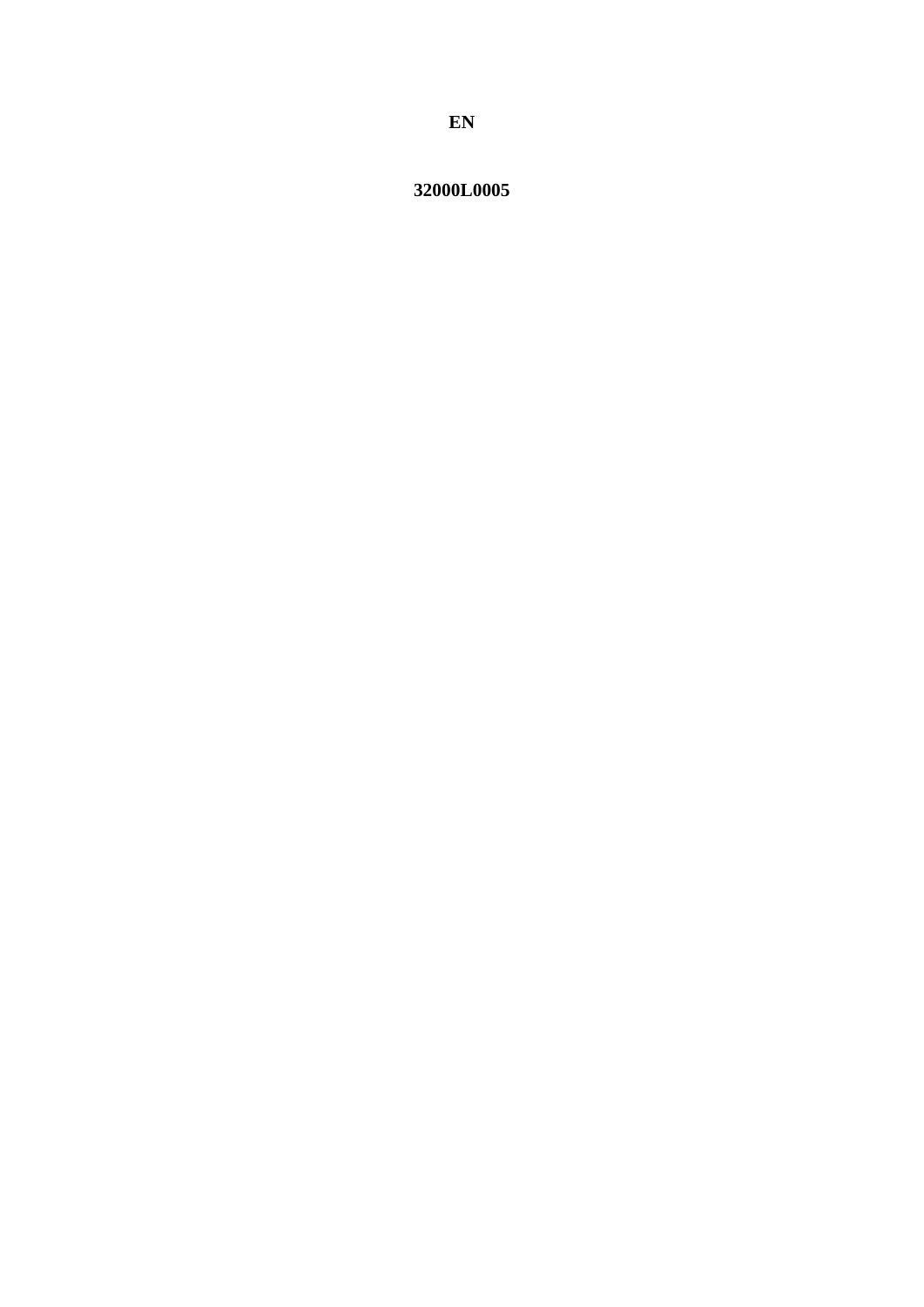# **DECISION OF THE EEA JOINT COMMITTEE No 87/2000**

## **of 27 October 2000**

# **amending Annex VII (Mutual Recognition of Professional Qualifications) to the EEA Agreement**

#### THE EEA JOINT COMMITTEE,

Having regard to the Agreement on the European Economic Area, as adjusted by the Protocol adjusting the Agreement on the European Economic Area, hereinafter referred to as 'the Agreement', and in particular Article 98 thereof,

Whereas:

- (1) Annex VII to the Agreement was amended by Decision of the EEA Joint Committee No [1](#page-1-0)90/1999 of 17 December 1999<sup>1</sup>.
- (2) Whereas Commission Directive 2000/5/EC of 25 February 2000 amending Annexes C and D to Council Directive 92/51/EEC on a second general system for the recognition of professional education and training to supplement Directive  $89/48/EEC^2$  is to be incorporated into the Agreement,

HAS DECIDED AS FOLLOWS:

### *Article 1*

The following indent shall be added in point 1a (Council Directive 92/51/EEC) in Annex VII to the Agreement:

'- **32000 L 0005**: Commission Directive 2000/5/EC of 25 February 2000 amending Annexes C and D to Council Directive 92/51/EEC on a second general system for the recognition of professional education and training to supplement Directive 89/48/EEC (OJ L 54, 26.2.2000, p. 42).'

<span id="page-1-0"></span> $^{1}_{2}$  OJ L ...<br> $^{2}$  OJ L 54, 26.2.2000, p. 42.